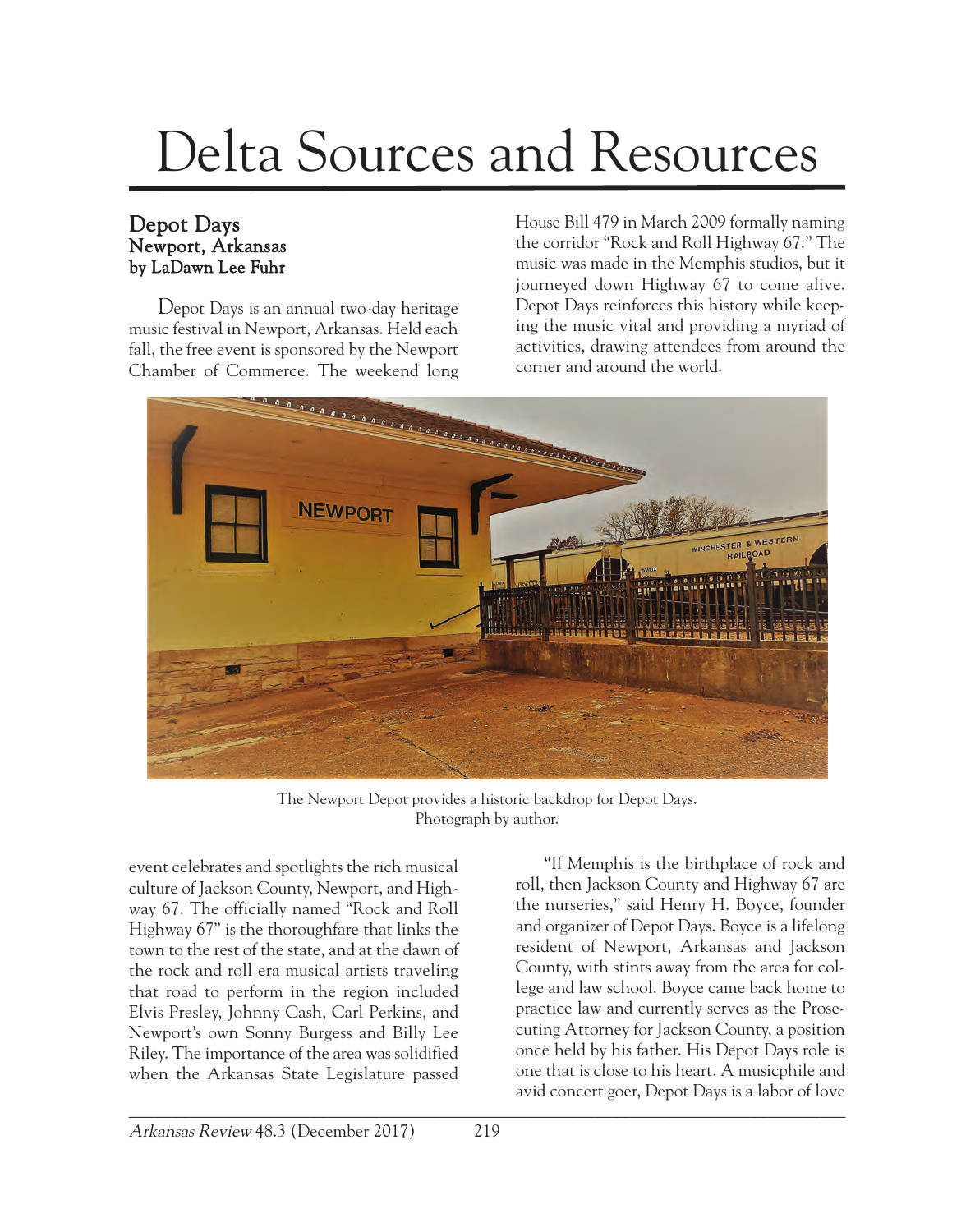

Depot Days founder and organizer Henry Boyce in the Rock and Roll Highway 67 Museum. Photograph by author.

for Boyce because he believes "there is no better way to enjoy music than to experience it live and feel the hairs on your neck stand up." And, Boyce brings this musical experience home for all to appreciate every fall.

When the festival was first conceived as Depot Days in 2000, it was born from a hometown picnic and took place in front of the historic Newport Depot on Front Street with the stage area consisting of a flatbed trailer. The inaugural Depot Days bill starred Sun Recording artists, music legends, and area locals Sonny Burgess, along with his band The Legendary Pacers, and Billy Lee Riley. Originally held as a one-day event in April, the first Depot Days garnered a respectable crowd of around 300 festival goers. Because of the new festival occurring quite close to several other citywide events, Boyce opted for a move to early fall beginning with the second year for Depot Days. Depot Days continued to grow from that point, including a professional staging area, additional activities, and growing sponsor support.

Since its inception, Depot Days has hosted a cavalcade of national, regional and local musical talent. Depot Days performers have included Narvel Felts, Ace Cannon, Sleepy LeBeef, Jason D. Williams, Charlie Rich, Jr., Stan Perkins, John McEuen, The Derailers, The Zyndall Wayne Raney Band, and many more. The line-up at Depot Days celebrates the historic roots rock and roll with performances by both the legends that made it famous and the newer generations who are inspired by them. In addition to music, Depot Days has other activities, including a BBQ contest, food vendors, crafts, and activities for children.

In 2016, Depot Days became a two-day festival when a blues night was added as a Friday event. The musical artists performing that year included the Deltatones and the Memphis All-Stars. The 2017 roster saw their return along with the additions of Larry McCray, Charlotte Gray, and the North Mississippi-All Stars to the Friday night blues bill. On Saturday, Depot Days 2017 welcomed local favorite The Jimmy Dunham Band, JR Rogers and the All-Stars,



Historic drummer WS "Fluke" Holland waits to take the stage with his band during Depot Days 2017. Photograph by author.